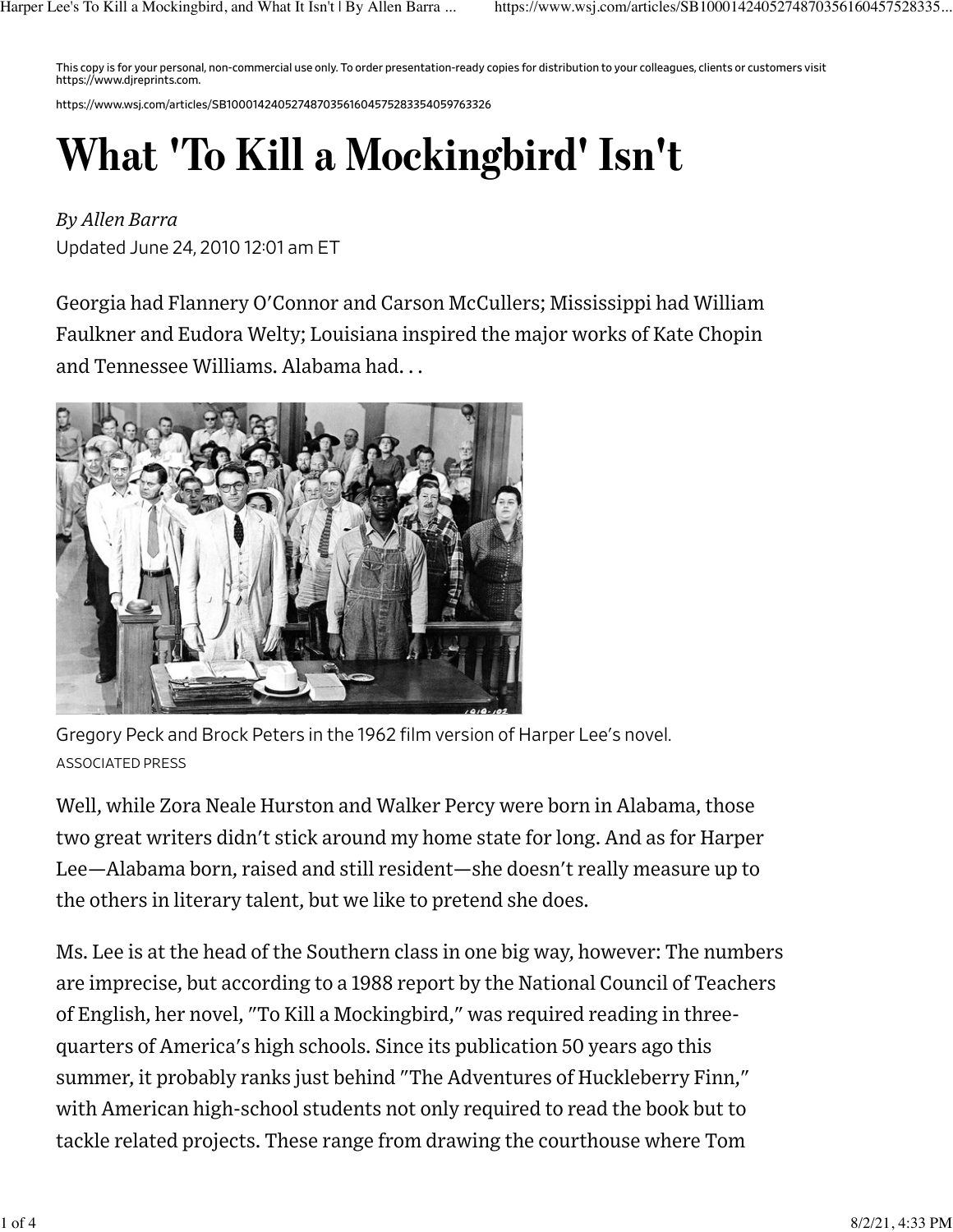Robinson, a black man accused of raping a white woman, was defended by Atticus Finch, to writing articles for the Maycomb Tribune recounting the trial, and recasting the movie with contemporary actors. (In 2006 my daughter, attending a public high school in New Jersey, cast Kevin Kline as Atticus and Abigail Breslin as his young daughter, Scout.)

One estimate credits the book with over 30 million copies sold—many, no doubt, due to the enduring popularity of the hugely successful 1962 film version, described by The New Yorker's Pauline Kael as "part eerie Southern gothic and part Hollywood self-congratulation for its enlightened racial attitudes." (Gregory Peck's Atticus, Kael wrote, was "virtuously dull," surely a phrase that can be accurately applied to Ms. Lee's model.)

Ms. Lee's only novel came along at exactly the right time: the year John F. Kennedy was elected president and the beginning of the decade in which the civilrights movement began to change the South forever.

Naturally, it won the Pulitzer Prize. Its sentiments and moral grandeur are as unimpeachable as the character of its hero, Atticus. He is an idealized version of Ms. Lee's father, who, in real life and by contrast, according to biographer Charles J. Shields, once remonstrated a preacher in the family's hometown of Monroeville, Ala., for sermonizing on racial justice. Atticus bears an uncanny resemblance to another pillar of moral authority—the Thomas More depicted in Robert Bolt's "A Man for All Seasons," which appeared on the English stage the year "To Kill a Mockingbird" was published. Atticus does not become a martyr for his cause like Sir Thomas, but he is the only saint in a courtroom full of the weak, the foolish and the wicked. And like Sir Thomas, Atticus gets all the best lines.

Atticus speaks in snatches of dialogue that seem written to be quoted in highschool English papers. Among them:

- "The one thing that doesn't abide by majority rule is a person's conscience."
- "Why reasonable people go stark raving mad when anything involving a Negro comes up is something I can't pretend to understand."
- "If you can learn a simple trick, Scout, you'll get along better with all kinds of folks. You never really understand a person until you consider things from his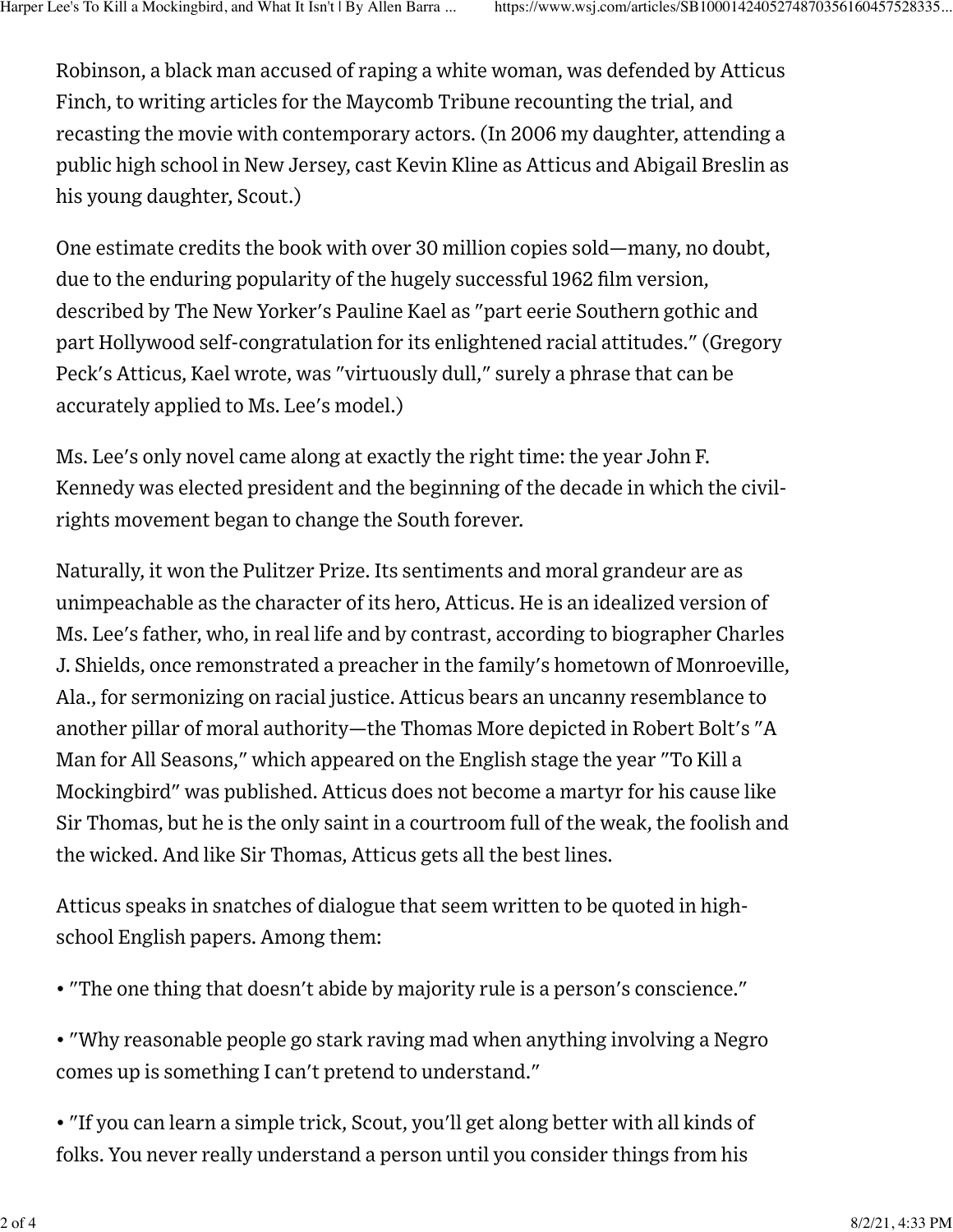point of view . . ."

• When asked if he loves Negroes: "I do my best to love everybody."

Atticus is a repository of cracker-barrel epigrams. He actually seems to believe the fairy tale about the Ku Klux Klan that he tells Scout: "Way back about nineteen-twenty, there was a Klan, but it was a political organization more than anything. Besides, they couldn't find anyone to scare." They gathered one night in front of a Jewish friend of Finch's, Sam Levy, and "Sam made 'em so ashamed of themselves they went away."

It's impossible that anyone who grew up in Alabama in the mid-1930s, when the book is set, would believe that story, but it's a sugar-coated myth of Alabama's past that millions have come to accept.

In all great novels there is some quality of moral ambiguity, some potentially controversial element that keeps the book from being easily grasped or explained. One hundred years from now, critics will still be arguing about the real nature of the relationship between Tom and Huck, or why Gatsby gazed at that green light at the end of the dock across the harbor. There is no ambiguity in "To Kill a Mockingbird"; at the end of the book, we know exactly what we knew at the beginning: that Atticus Finch is a good man, that Tom Robinson was an innocent victim of racism, and that lynching is bad. As Thomas Mallon wrote in a 2006 story in The New Yorker, the book acts as "an ungainsayable endorser of the obvious."

It's time to stop pretending that "To Kill a Mockingbird" is some kind of timeless classic that ranks with the great works of American literature. Its bloodless liberal humanism is sadly dated, as pristinely preserved in its pages as the dinosaur DNA in "Jurassic Park."

Harper Lee's contemporary and fellow Southerner Flannery O'Connor (and a far worthier subject for high-school reading lists) once made a killing observation about "To Kill a Mockingbird": "It's interesting that all the folks that are buying it don't know they are reading a children's book."

Fifty years later, we can concede both that Harper Lee's novel inspired a generation of adolescents and that Flannery O'Connor was right.